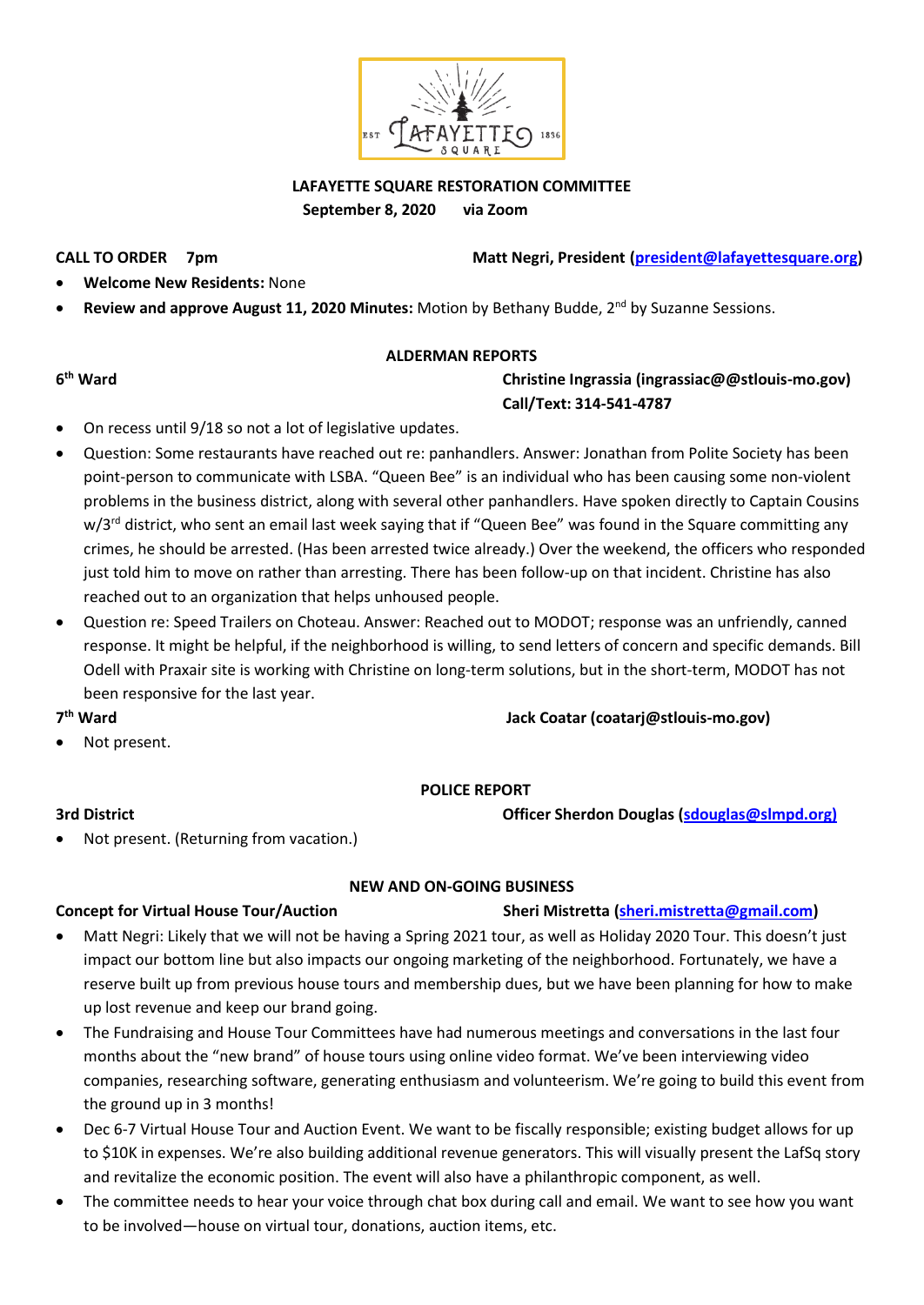#### **Website Update All and Service Structure Controller Structure Dixie Gillaspie**

- Dixie not present, but everything is still on schedule for mid-September.
- Communications committee has been very pleased with the responses to the photo contest.

### **2020-2021 LSRC Board Elections Steve Wilde**

- Elections will be held during October general meeting.
- Membership should have received an email today outlining the process of how board members get elected and details of the various positions. If you are interested in volunteering, please contact Secretary Kim Peterson for board membership or anyone on the board for volunteering on committees.
- Volunteers during meeting: Diana Gray for Member at Large (2 yrs), Brooke Gocken for Member at Large (1 yr), Jill Peckinpaugh for Member at Large (2 yrs), Kelly Schlueter for any open position (has accounting experience), also George Boulware interested in board position now or next year.

#### **Court Case Update Steve Wilde**

- The judge found in favor of plaintiffs. The LSRC is obligated to pay \$5k to the plaintiffs.
- We've always had an insurance policy for \$1 million coverage. (We do make a point of making that policy available to homeowners now if they are putting their home on tour.) Our insurance adjuster went to the home twice and denied the request both times; said it's a charitable event, and homeowner is liable. (We have since switched insurance companies.) It was a matter of the deck pulling away from the house. The homeowners requested a much larger repair than was offered. They waited 5 years to take it to court.

#### **Strategic Plan Update Linda Weiner**

- We've developed a series of 10 questions/prompts to provide online feedback on the strategic plan re: financial impact, vision, etc. Signs will be posted along Park Ave and perimeter of park.
- Original launch was in May, and now it's October. Part of the plan was to put a new website in place…which we are accomplishing!  $\circled{c}$

#### **COMMITTEE REPORTS**

### **Treasurer's Report Clark Affholder Clark Affholder [\(treasurer@lafayettesquare.org\)](mailto:treasurer@lafayettesquare.org)**

• Clark will send out August financials upon return from being out of town, and Christine will share with members.

### Lafayette Sq Business Association (LSBA) Bethany Budde

- Bethany has a new grandchild! So...missed last week's LSBA meeting.  $\odot$  Updates...
- There are some disturbances in the neighborhood. In addition to "Queen Bee," there is a guy who has a SqWires t-shirt and says he works there (he does not); he is panhandling at Fields, Walgreens, and Park Ave businesses. There is also a woman with a young child on a bike who panhandles often. Business owners are contacting police—as they have been directed to do.
- Dave Bailey is working hard on delivery schedule—the restaurants (about 80%). There will be an email coming through membership list with a link for sign-up for the schedule.
- Bethany will stay on as business rep, but committee has filled roles in membership, communications, security, and special events.

#### **Development Suzanne Sessions Suzanne Sessions**

- The big news is that the revisions in the historic standards are being presented to the Preservation Board on 9/28; aldermen and CRO have approved them. Only change is clarification of what is "infill," which needs to have a historic model example. This applies to Hickory Reserve project and the lot just south of Mississippi Walk.
- No new projects that have come up for the development committee to review. We usually have a Development Committee meeting on the 3<sup>rd</sup> Tuesday of every month. There is not one this month (September) because there is nothing to review. If we do have a meeting, we will announce it at the general meeting (on the 2<sup>nd</sup> Tuesday of the month).
- There was a hearing this past week re: Bill O'Dell and future apartment building on LaSalle (between Missouri and Mackay) concerning the density of that building, which was approved for a variance (128 units on 5 stories). Because of the slope of the land, it will appear to be 4 stories versus 5 stories.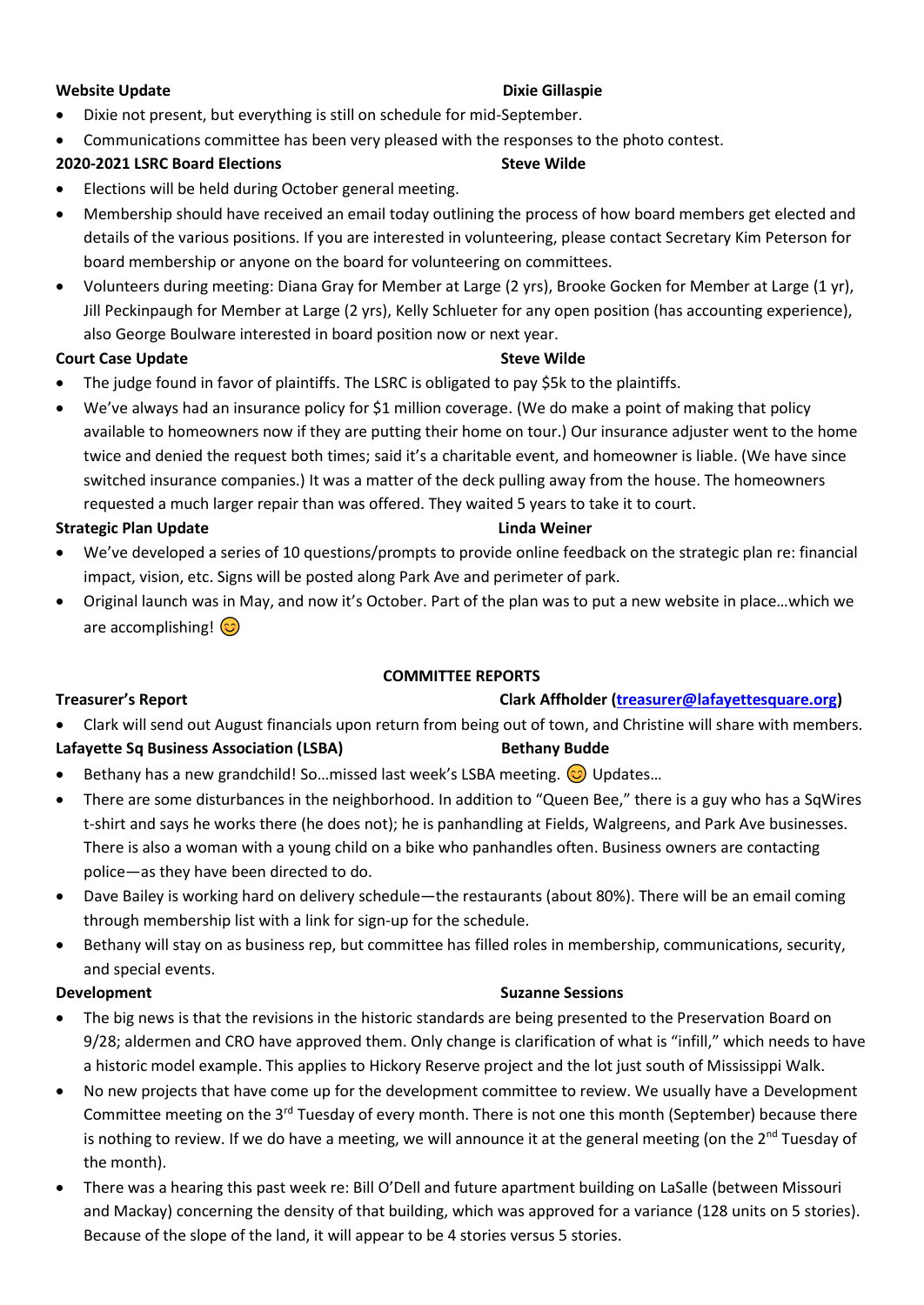- o Question re: location. Answer: The front of the buildings will be facing Choteau (but they do NOT front on Choteau and are two lots back from Choteau); the back will be facing the alley on back of Hickory. **\*\*\*This is part of the original plan.** The apartments range from studios to 2-bedroom apartments.
- o Question re: materials. Answer: 22% that will be hardyboard, and the rest will be brick. We would have liked to have seen less hardyboard, but that's what was approved so that's what it will be. This most recent meeting was regarding the exterior finishes. The Development Committee has had nothing to do with this; it's been the city.

- We have not had much help from outside the neighborhood, and neighbors have overwhelmingly pitched in to keep landscaping looking pretty good! There are some issues with watering systems, which are old, and have overwatered and killed some bushes. Trying to figure out whether to replant the same bushes or pull them out. Also planning to fill in on medians with black-eyed susans, bulbs on order.
- Matt Negri: The city has been marking up Lafayette Ave in front of LPA. Project has been funded to install a median that mirrors median at 18<sup>th</sup>/Lafayette. This has been in the works for about a year to help with traffic issues near the school. (There will be breaks in the median for turning into alleys off of Lafayette, such as Preston Place.) This will be another area for beautification!

## **Communication Committee Jeff Baird [\(communications@lafayetesquare.org\)](mailto:communications@lafayetesquare.org)**

• **Not present.**

## **Membership Christina Ryan [\(membership@lafayettesquare.org\)](mailto:membership@lafayettesquare.org)**

- We have about 240 household memberships...awesome!
- Membership list will be October issue of Marquis. If you notice any errors, please email.
- Will be working with website developer to streamline membership process. Please be patient in the next month or two as Christina learns any new software.
- No Halloween Party and Parade in the park this year due to Covid. Please do it up with decorations to make it fun for the kids! We'll be organizing a modest contest for best-decorated house with gift cards from local restaurants as prizes. We'll also be sharing a sign you can put on your door or front gate to let families/kids know if Trick or Treating is available at your home. Wear your masks!  $\odot$

### **Capital Improvements Capital Improvements** Mary Visintainer

- Mary had audio problems. Steve Wilde says that the ironwork at the end of Rutger is in progress, but we are still waiting on the columns. Also, starting to look at historic lighting to see if it's possible to tackle that large project.
- Ian McCormack is on the ballot to be next year's VP of Capital Improvements.

### **SAFETY REPORTS**

## **Block Captains/Safety Glenn Eckert [\(glenneckert@gmail.com\)](mailto:glenneckert@gmail.com)**

- The deposit has been made on the camera to be installed at the corner of Park/Mississippi. We're on their work schedule, but we don't have a date for installation. We'll be able to have 24/7 observation of that corner.
- Clubs are available for your car at \$10/each. Email Glenn for one.
- The October 6 National Night Out has been postponed until at least the spring of 2021.
- We have new Directories. We'll distribute them through Block Captains. Not all blocks have captains so just email Glenn if you need one. Jeff Fontenot and Kyle Keenan worked on updating to the best of their ability based on submissions from neighbors.

### **NEIGHBORHOOD ORGANIZATION UPDATES**

# **Cail Buffington [\(grbuff@gmail.com\)](mailto:grbuff@gmail.com) Lafayette Preparatory Academy Gail Buffington (grbuff@gmail.com)**

- LPA is virtual for the 1<sup>st</sup> quarter; evaluating whether to move to hybrid for  $2^{nd}$  quarter. The decision is made independently of SLPS.)
- LPA is coordinating a school supply drive. These are much easier to do when students are all in the same place. You can choose a K-4 or 5-8 "backpack" to donate supplies and drop off at LPA or have

## **Beautification Beautification 1997 Linda Weiner** (*linderweiner@gmail.com*)